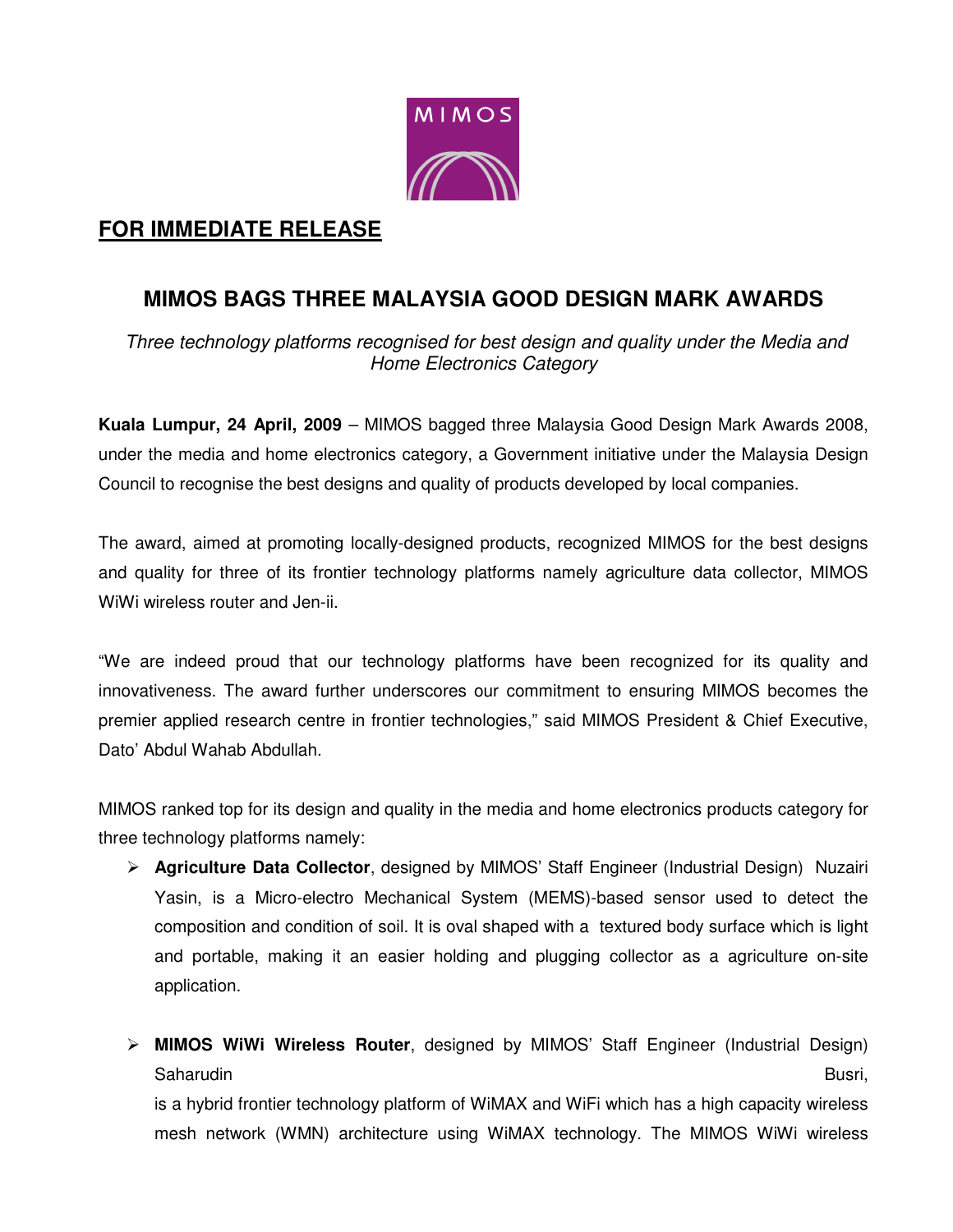router sports a simple design with smooth corner radius, canopy type of assembly which is easy to assemble, water proof, saves tooling cost and environmentally friendly.

 **Jen-ii** (Jendela Informasi Internet), designed by MIMOS' Staff Engineer (Industrial Design) Saharudin Busri, is an information and communications technology (ICT) literacy tool aimed at bridging the digital divide. Designed with the latest communications technologies for all walks of life, Jen-ii is a set-top box connected to a television which offers Internet connectivity and access access to the grid-based content.

This is the second year MIMOS has won the Malaysia Good Design Mark Awards. Last year, MIMOS' iDOLA was recognized for its design and quality, also under the media and home electronics products category category.

iDOLA is an affordable tablet PC which is designed to make computing and information portable for its users.

"You will soon see MIMOS frontier technology platforms revolutionizing and impacting lives of Malaysians in line with our efforts to grow globally competitive indigenous industries," Dato' Wahab said.

The Malaysia Good Design Mark Award, in its 12<sup>th</sup> year, recognizes the efforts of the industry sector in the research and development of new products towards making Malaysia one of the main contributors in technology development and global economic advancement.

- Ends -

## **About MIMOS**

MIMOS is the premier applied research centre in frontier technologies aimed at growing globally competitive indigenous industries. MIMOS pursues exploratory and industry-driven applied research through multistakeholder smart partnerships with local and international universities, research institutes and industries and the Malaysia Government with a focus on frontier technologies.

MIMOS' applied research / technology areas are refined into eight (8) technology clusters - Knowledge Grid, Knowledge Technology, Information Security, Wireless Communications, MEMS, Advanced Informatics, Micro Energy and Nano Clusters.

MIMOS' focus is on driving globally recognized Centres of Excellence to promote and license MIMOS technologies or IPs to qualified indigenous ICT companies to strengthen their abilities to compete globally and move Malaysian ICT industry higher up the value chain. MIMOS is the recipient of the Asia HRD Congress 2008 Award under the 'Contribution to the Organisation' category for outstanding contribution to the field of Human Resource Development and the Frost & Sullivan's Growth Excellence Award 2007 for Industry